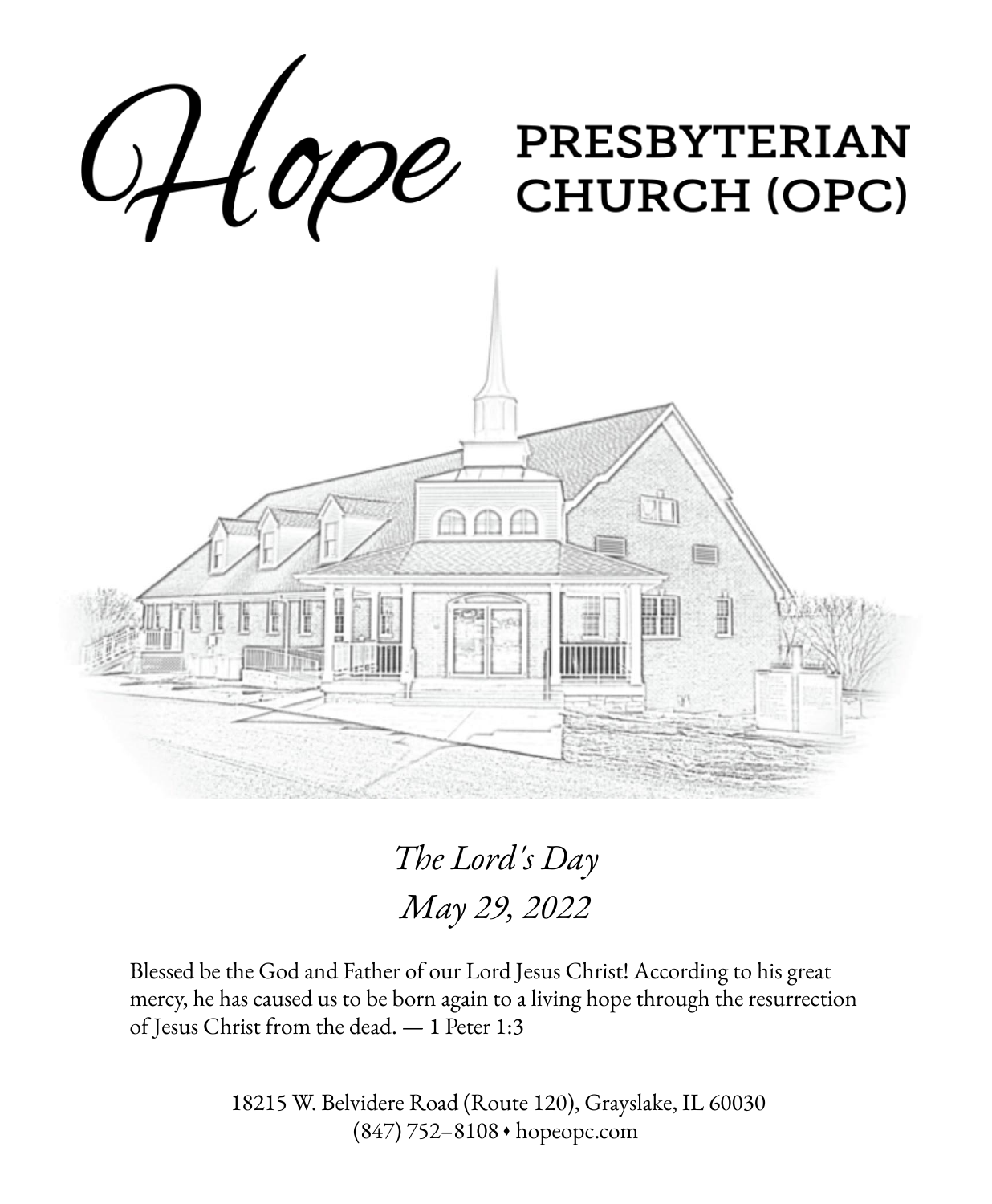## *Morning Worship Service – 9:30 a.m.*

Psalm 47:8 God reigns over the nations; God sits on his holy throne.

*Quiet Meditation in Preparation for Worship*

### **God Greets and Calls Us To Worship**

\**Please Stand*

| Apostolic Salutation       |                                                                                                                                                                      | 1 Thessalonians 1:1 |
|----------------------------|----------------------------------------------------------------------------------------------------------------------------------------------------------------------|---------------------|
| Call to Worship            |                                                                                                                                                                      | Psalm 99:1-3        |
| We Respond to God's Call   |                                                                                                                                                                      |                     |
| *Hymn of Praise            | Sing Hallelujah! Praise The Lord!                                                                                                                                    | <b>TPH 150C</b>     |
| *Invocation                |                                                                                                                                                                      |                     |
| *Doxology                  |                                                                                                                                                                      |                     |
|                            | Praise God from whom all blessings flow;<br>praise him, all creatures here below;<br>praise him above, ye heav'nly host:<br>Praise Father, Son, and Holy Ghost. Amen |                     |
| Confession of Faith        | WLC 18-20                                                                                                                                                            | p. 941 in TPH       |
| <b>We Confess Our Sins</b> |                                                                                                                                                                      |                     |
| Call to Confession         |                                                                                                                                                                      | 1 John 1:9-10       |
| Prayer of Confession       |                                                                                                                                                                      |                     |
| *Assurance of Pardon       |                                                                                                                                                                      | Romans 8:1          |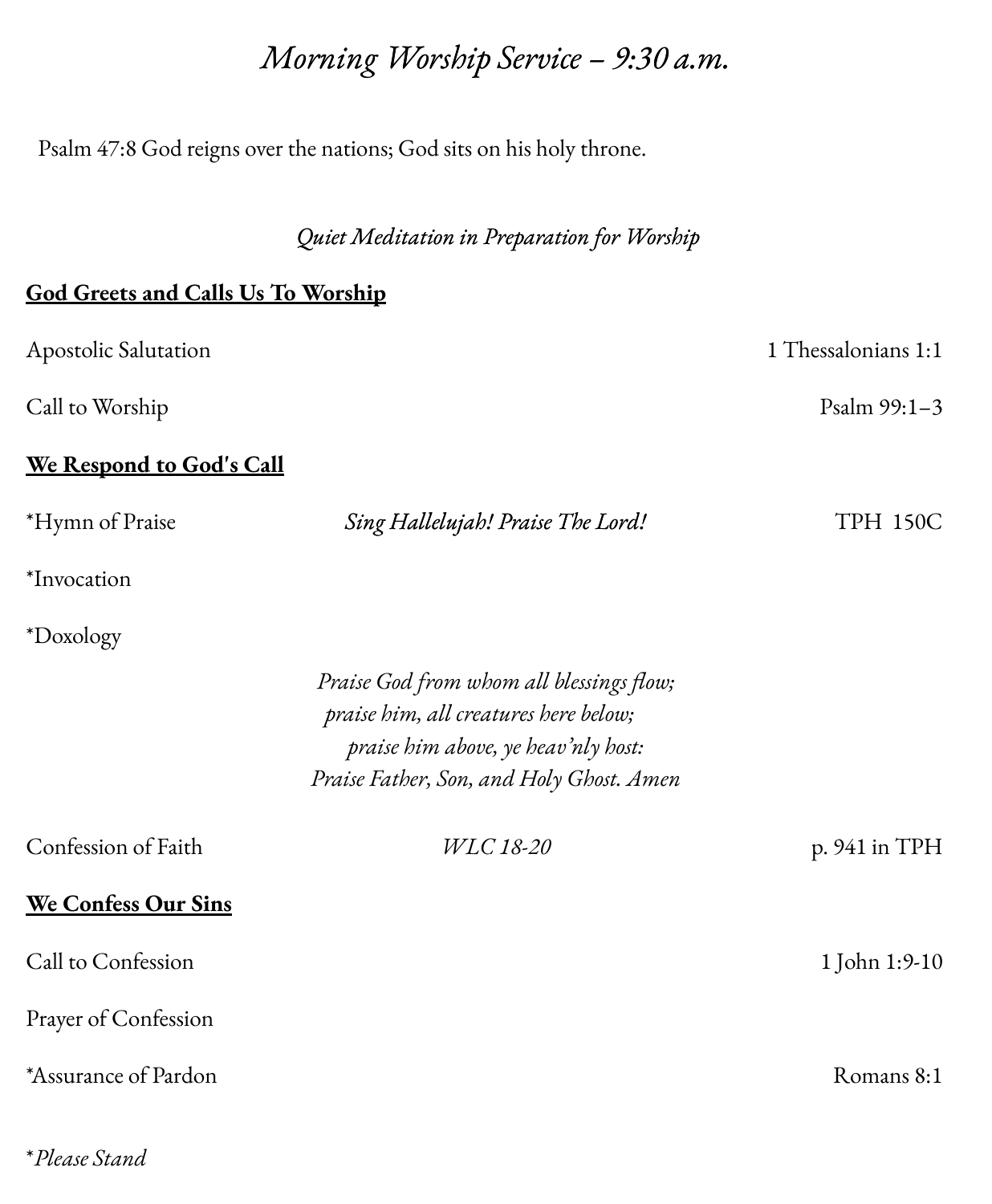# *Morning Worship Service – 9:30 a.m.*

### **God Speaks to Us from His Word**

| *Hymn of Preparation                    | Praise God For Joy Of Sabbath Blest                                                    | <b>TPH 155</b>   |
|-----------------------------------------|----------------------------------------------------------------------------------------|------------------|
| <b>Scripture Reading</b>                | Provided Bible, p. 976                                                                 | Ephesians 2:1-10 |
| Sermon                                  | How Do Grace and Works Go Together?                                                    | Ephesians 2:1-10 |
| *Hymn of Thanks                         | How Vast The Benefits Divine                                                           | TPH 426          |
| Congregational Prayer and Lord's Prayer |                                                                                        |                  |
|                                         | Our Father, which art in heaven, hallowed be thy name;                                 |                  |
|                                         | thy kingdom come; thy will be done, in earth as it is in heaven.                       |                  |
|                                         | Give us this day our daily bread. And forgive us our debts, as we forgive our debtors. |                  |
|                                         | And lead us not into temptation; but deliver us from evil.                             |                  |
|                                         | For thine is the kingdom, and the power, and the glory for ever. Amen.                 |                  |
| Offering                                |                                                                                        |                  |

| <i>*Closing Hymn</i> | The Strife Is O'er, The Battle Done | TPH 366 |
|----------------------|-------------------------------------|---------|
|                      |                                     |         |

## **God Blesses Us**

\*Benediction Hebrews 13:20-21